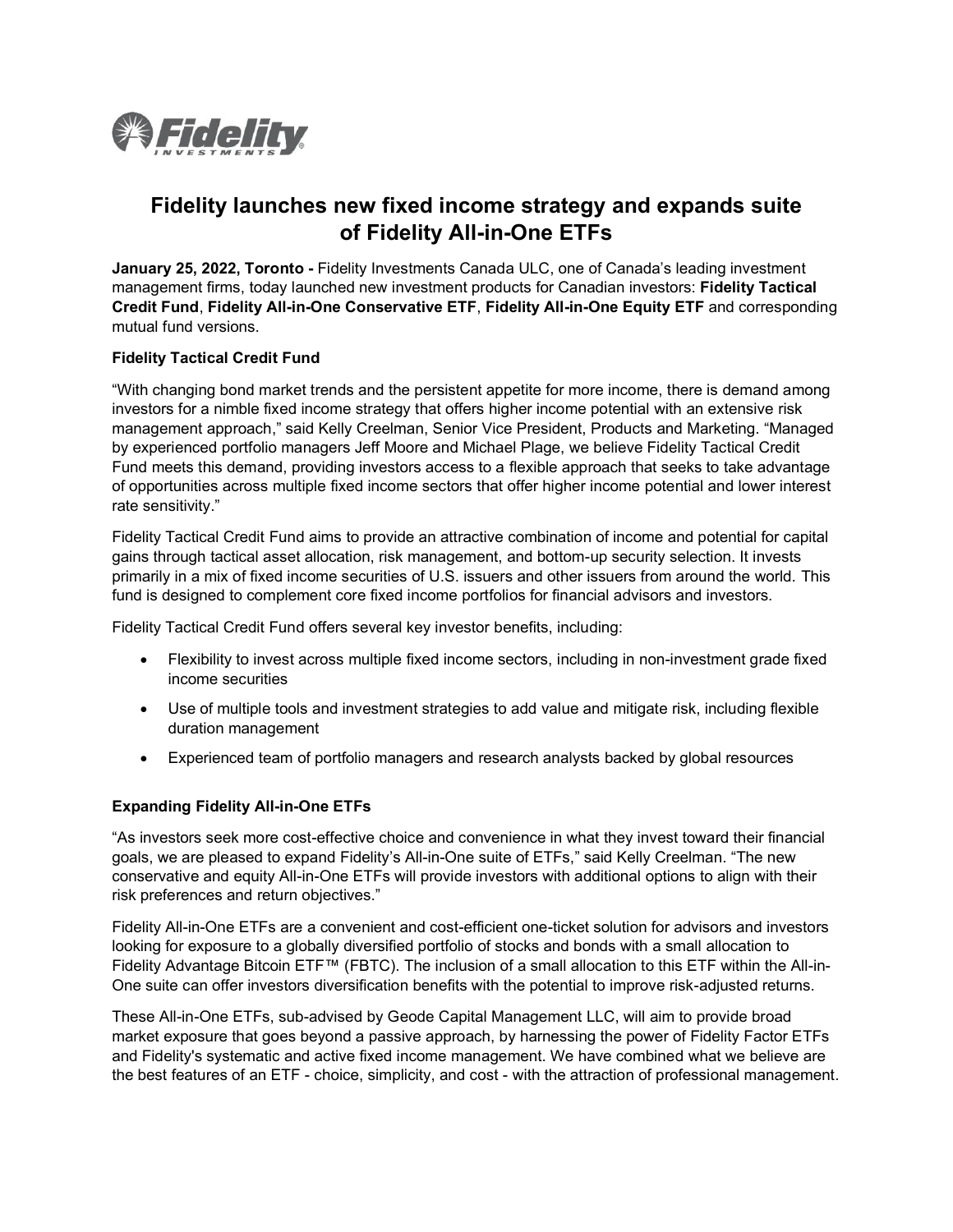Fidelity All-in-One Conservative ETF (FCNS) aims to achieve income and capital growth through total returns by using a strategic allocation approach. It invests primarily in Underlying Fidelity ETFs that provide exposure to a diversified portfolio of global equity and fixed income securities with generally more emphasis on fixed income securities. It generally follows a neutral mix guideline of approximately 40% global equity securities, approximately 59% global fixed income securities and approximately 1% cryptocurrencies.

Fidelity All-in-One Equity ETF (FEQT) aims to achieve capital growth through total returns by using a strategic asset allocation approach. It invests primarily in Underlying Fidelity ETFs that provide exposure to a diversified portfolio of global equity securities. It generally follows a neutral mix guideline of approximately 97% global equity securities and approximately 3% cryptocurrencies.

The corresponding ETF Mutual Funds invest substantially all of their assets in their respective underlying ETFs. Accordingly, the investment objectives and strategies of the ETF Mutual Funds are aligned with those of their respective underlying ETFs.

FCNS and FEQT will be traded on the NEO Exchange effective today. They are both eligible for taxefficient registered accounts - RRSPs, TFSAs, RESPs and more.

For more information, visit *[fidelity.ca](https://www.fidelity.ca)*

## **About Fidelity Investments Canada ULC**

At Fidelity, our mission is to build a better future for Canadian investors and help them stay ahead. We offer investors and institutions a range of innovative and trusted investment portfolios to help them reach their financial and life goals.

As a privately-owned company, our people and world class resources are committed to doing what is right for investors and their long-term success. Our clients have entrusted us with \$208 billion in assets under management (as at December 31, 2021) and they include individuals, financial advisors, pension plans, endowments, foundations and more.

We are proud to provide investors a full range of domestic, international and global equity and incomeoriented mutual funds, ETFs, asset allocation strategies, managed portfolios, sustainable investing products, alternative mutual funds and a high net worth program. Fidelity is available through a number of advice-based distribution channels including financial planners, investment dealers, banks and insurance companies.

Commissions, trailing commissions, management fees, brokerage fees and expenses may be associated with investments in mutual funds and ETFs. Please read the mutual fund or ETF's prospectus, which contains detailed investment information, before investing. Mutual funds and ETFs are not guaranteed. Their values change frequently, and investors may experience a gain or a loss. Past performance may not be repeated.

**For more information, please contact:**  Chris Pepper, Vice-President, Corporate Affairs Fidelity Investments Canada ULC T: (416) 307-5388 M: (416) 795-7762 E: *[chris.pepper@fidelity.ca](mailto:chris.pepper@fidelity.ca)*